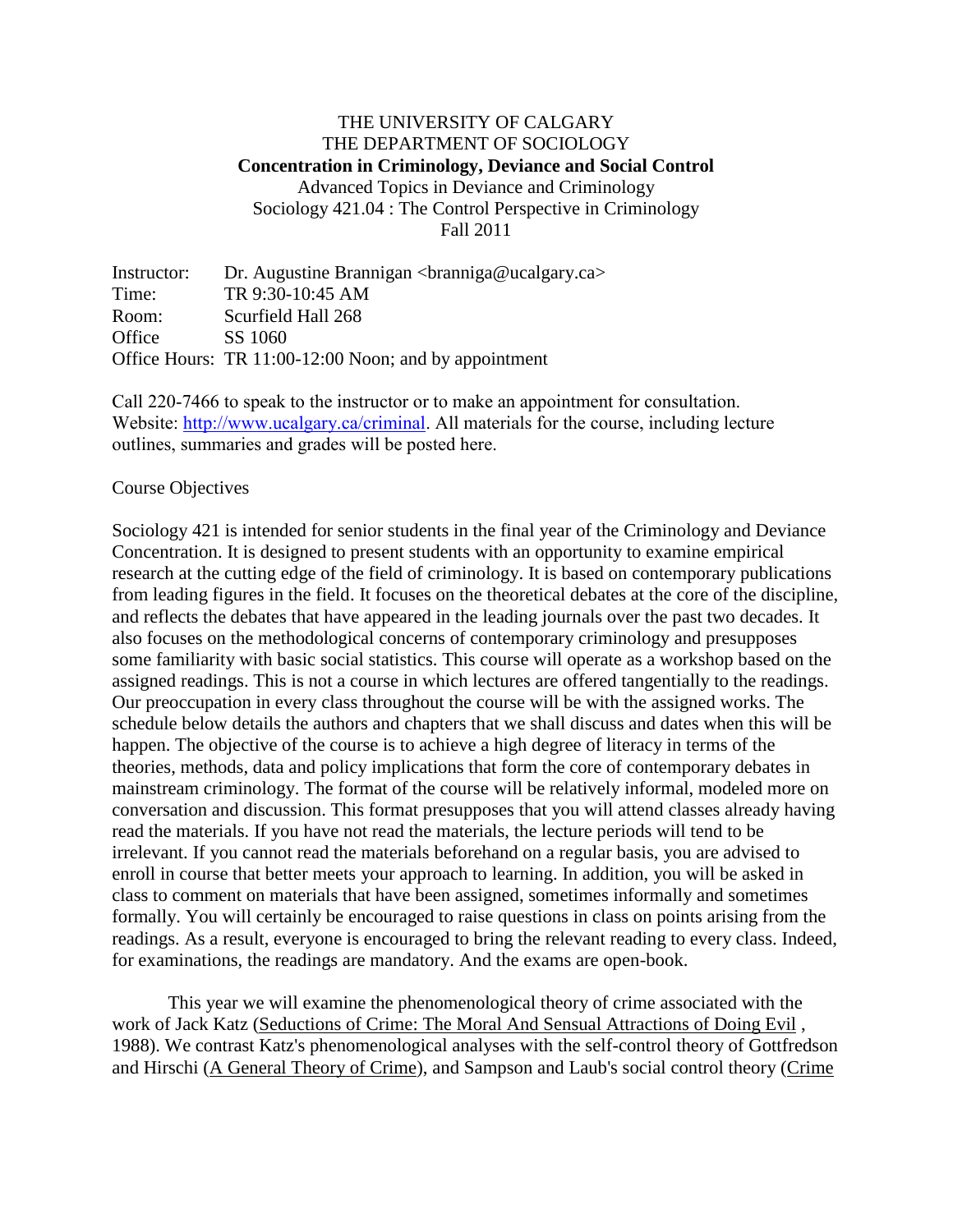in the Making) . These latter 2 books are considered by many to be among the most important contributions to contemporary criminology.

Required Readings:

- 1. Jack Katz, Seductions of Crime: The Moral and Sensual Attractions of Doing Evil, NY: Basic Books 1988
- 2. Michael Gottfredson and Travis Hirschi, A General Theory of Crime, Stanford University Press, 1990.
- 3. Robert Sampson and John Laub, Crime in the Making: Pathways and Turning Points Through Life, Harvard University Press, 1993.

# THE GRADE DISTRIBUTION

 $A+ 90%$ + A  $85\%+$ A-  $80\%$ +  $B+$  77%+  $B = 73\% +$  $B - 70% +$  $C+ 67\% +$  $C = 63\% +$  $C- 60%$ +  $D+$  55%+  $D = 50\%$ F  $< 50\%$ 

Course completion is based on the combined grade (not requiring pass on all aspects of the evaluations). The aggregate grade performance for this course assumes a normal distribution with a mean and median in the B range. Results may vary by class. Distributions are not automatically normalized but exam results are reviewed to eliminate questions that significantly bias the responses.

There are 3 required examinations in the course. They are open-book, short answer and/or multiple-choice. They are scheduled for (i) Tuesday, October 11th (35%) and (ii) Tuesday, November 15th (35%). And a final exam to be scheduled by the registrar in December after the end of classes (30%).

Computers are permitted in class for note-taking but computers and other electronic devices are forbidden during exams, including calculators.

The open book examinations: The purpose of an open book examination is to encourage a close and careful reading of the assigned materials. This is a prerequisite to a critique and comprehension of each individual contribution. Mastery of the required readings should be enabled by punctual reading and by classroom discussion as per the schedule. The open book format alleviates pressure to memorize mindlessly and permits consultation of the texts on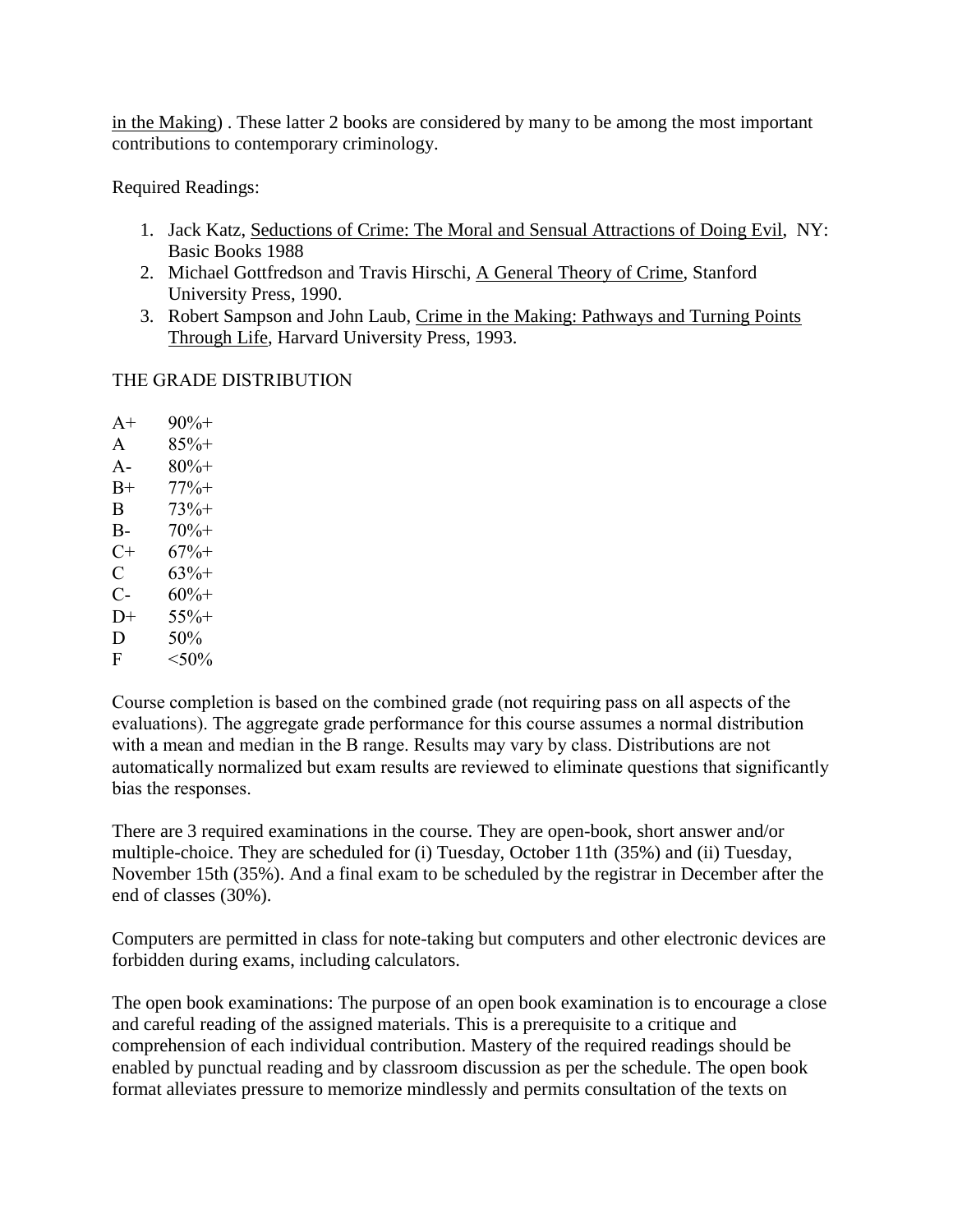specific questions. However, students are advised that reliance on the open sources where there is only a passing knowledge of the text is not advisable.

## Graduating Profile:

Students who successfully complete this course will have achieved a sophisticated appreciation of the nature of crime patterns, particularly within the "social control" perspective. This is the dominant paradigm today in North American criminology. They will have an appreciation of the linkage between one's theoretical perspective, one's methodological design and the use/non-use of various statistics in criminology and the implications of theories for specific public policies. They will also understand some of the major limitations of a narrow conception of crime from any particular disciplinary perspective, and the need to pursue interdisciplinary knowledge of crime. As academics, they will have an above average literacy in respect of the professional contributions in the leading presses, their strengths and limitations. As citizens, they will have a unique ability to contribute knowledgeably to discussions of crime and criminal justice policies. And as prospective employees, they will have a sophisticated knowledge of crime patterns and crime trends and some practical insight about what society can reasonably expect to do to respond to them.

Responsibilities of the Student:

1. A careful and punctual reading of the required material.

2. Regular attendance at lectures and participation in class discussions and questions.

3. Advance notice to the instructor or the Department of Sociology office (220-6501) if unable to comply with the schedule of assignments due to illness. Students who do not give this advance notice may be barred from retaking tests.

4. Students are asked to familiarize themselves with University Regulations covering plagiarism.

5. Students who are having difficulty with the course are advised to contact the Professor immediately to discuss the situation.

6. Cell phones must be shut off during class lectures and exams.

| Week/Date            | Tuesday                        | Thursday                |
|----------------------|--------------------------------|-------------------------|
| Week 1 Sept 13-15    | Introduction to Control Theory | Katz Ch 1               |
| Week 2 Sept 20-22    | Katz Ch 2                      | Katz Ch 3-4             |
| Week 3 Sept 27-29    | Katz Ch 5                      | Katz Ch 6-7             |
| Week 4 Oct 4-Oct 6   | Katz Ch 8                      | Katz Ch 9               |
| Week 5 Oct 11-13     | First Exam 35%                 | G&H Preface and Ch 1    |
| Week 6 Oct 18-20     | G&H Ch 2                       | G&H Ch 3-4              |
| Week 7 Oct 25-27     | G&H Ch 5                       | G&H Ch 6-7              |
| Week 8 Nov 1-3       | G&H 8-9-10                     | <b>G&amp;H Ch 11</b>    |
| Week 9 Nov 8-10      | <b>G&amp;H Ch 12</b>           | Reading Day—No classes  |
| Week 10 Nov 15-17    | Second Exam 35%                | S&L Ch 1                |
| Week 11 Nov 22-24    | S&L Ch 2-3                     | S&L Ch 4 (family)       |
| Week 12 Nov 29-Dec 1 | S&L Ch 5 (school)              | $S&L$ Ch 6-7-8 (adults) |

### Schedule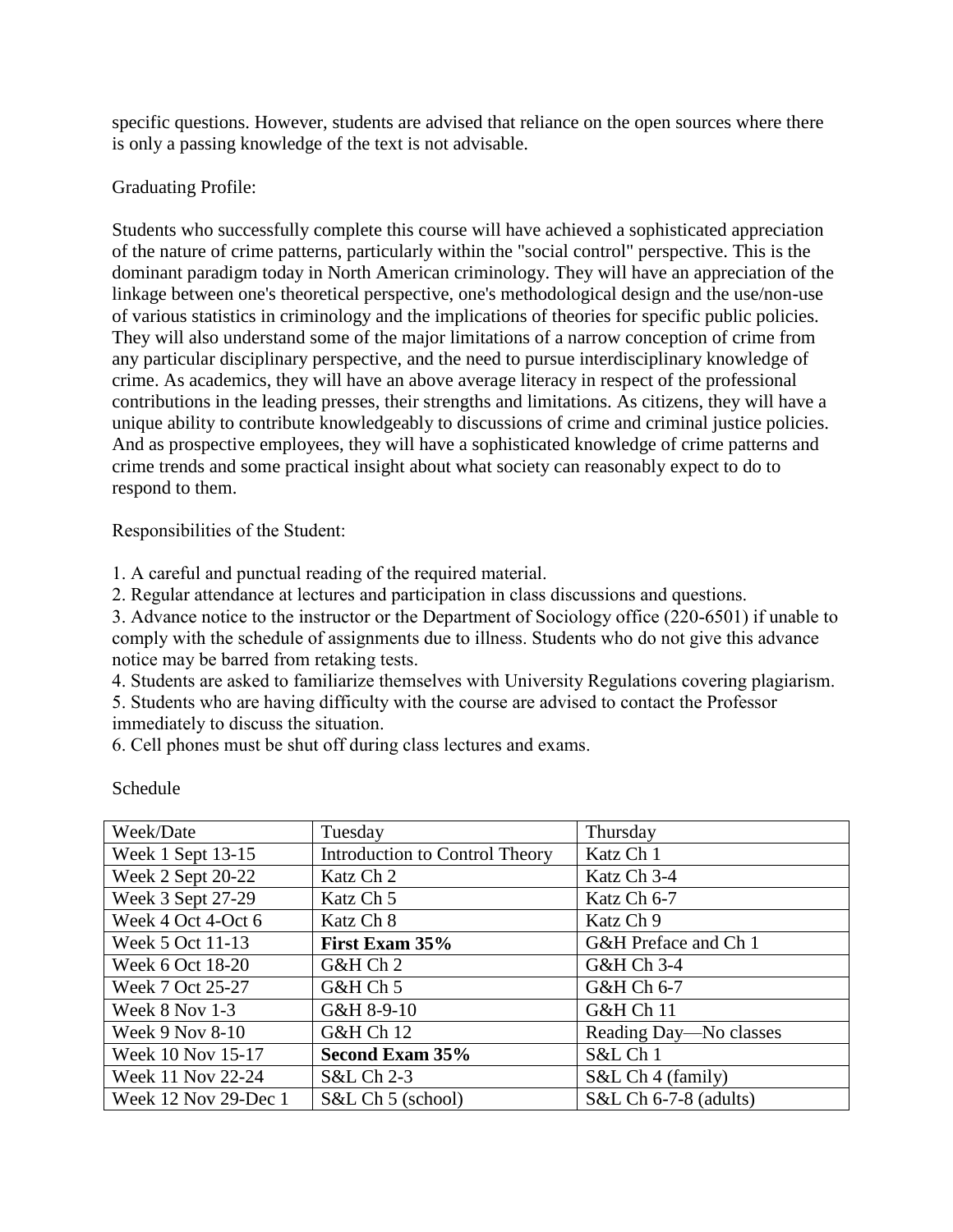| Week 13 Dec 6-8 | S&L Ch 9 (life histories) | S&L Ch 10 (policy) |
|-----------------|---------------------------|--------------------|
|                 |                           |                    |
| Final Exam      | TBA in December           | Third Exam 30%     |

### **Summary**

| $100\%$ |
|---------|
| 30%     |
| 35%     |
| 35%     |
|         |

**Emergency Exits:** In case of the need for an emergency exit from the lecture theatre, everyone is advised to depart to the exterior of the building on the south exit doors.

**Exam Policies:** You must provide advance notice to the instructor if you are unable to take an exam. All requests for deferral of an examination due to health reasons must be accompanied by written documentation as outlined in the University Calendar and should be obtained while the student has the physical or emotional problem rather than after recovery. Deferred exams may be allowed in the following circumstances: illness, domestic affliction or religious conviction. If you have missed an exam for a legitimate reason, you will be able to write a "make up" exam in compliance with the departmental re-scheduling policy. The date and location will be at the convenience of the Sociology Department. Travel arrangements and misreading of the syllabus are not valid reasons for requesting a deferred exam. Deferred exams will not be granted if it is determined that just cause is not shown by the student.

**Ethics Research:** Students are advised that any research with human subjects--including any interviewing (even with friends and family), opinion polling, or unobtrusive observation--must have the approval of the Departmental Ethics Committee. In completing course requirements, students must not undertake any human subjects research without discussing their plans with the instructor, to determine if ethics approval is required. This will not influence this course as no research is required.

**Academic Misconduct:** cheating is regarded as a serious academic offense. Students are advised to consult the University Calendar, which presents a Statement of Intellectual Honesty and definitions and penalties associated with cheating, plagiarism, and other academic misconduct.

**The Freedom of Information and Protection of Privacy (FOIP)** legislation disallows the practice of having students retrieve assignments from a public place, e.g., outside an instructor's office or the Department main office. In this course, there are no term assignments that require transfer of any materials back to the students.

**Safewalk**: The University of Calgary provides a "safe walk" service to any location on Campus, including the LRT, parking lots, bus zones, and campus housing. For Campus Security/Safewalk